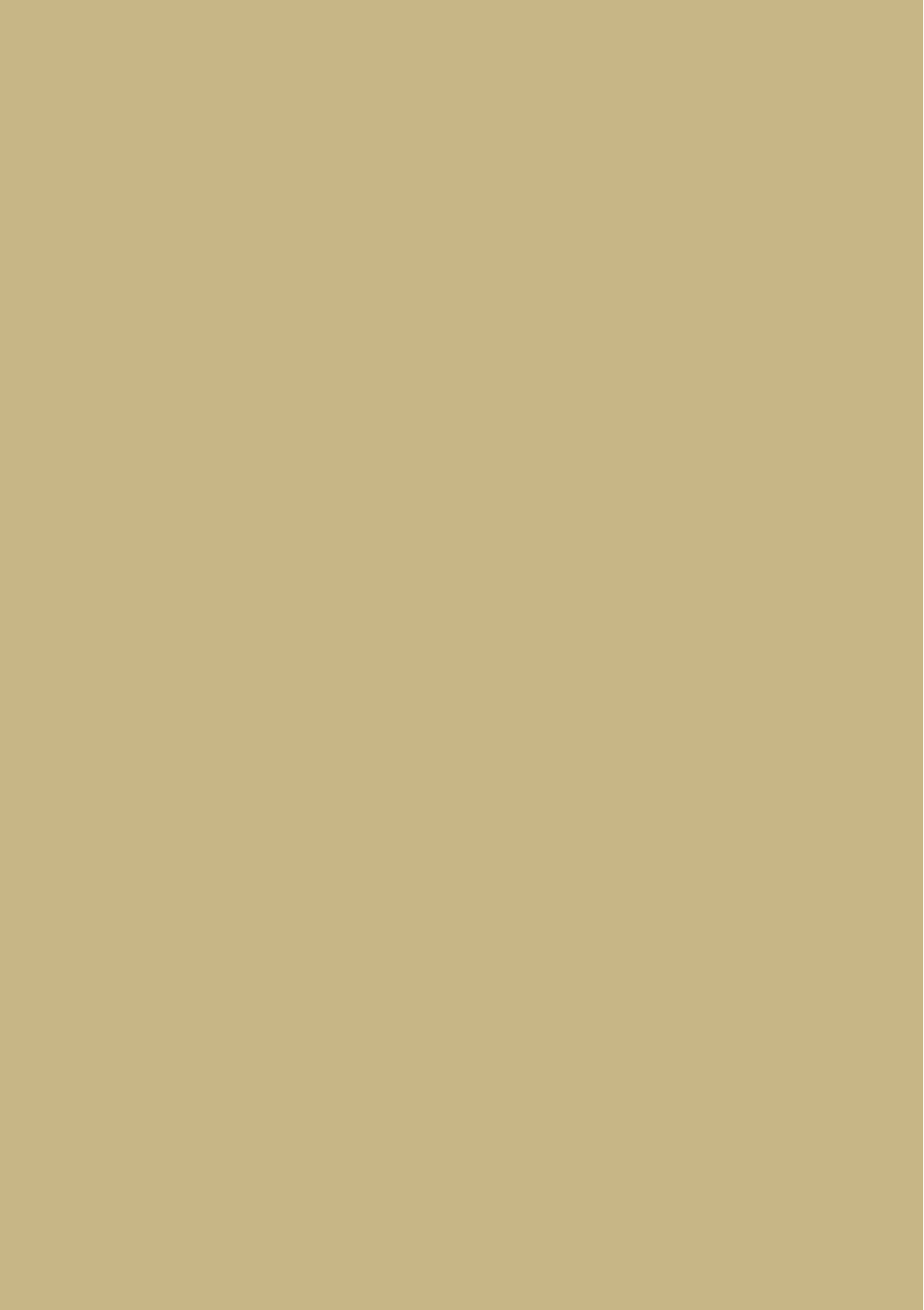### **PREAMBLE**

This gift policy provides guidance to the directors and employees of Terra Mauricia Ltd (the Company) or its subsidiaries, about what is and what is not appropriate to accept as a gift, offering, award, favour, benefit or token of appreciation from a customer, vendor, supplier, or any third party which might have an influence on our way of carrying out our duties.

We must not offer or grant any gift or favour to anybody with the aim of influencing her/his way of carrying out her/his duties.

No matter how well-meaning or well-intentioned a gift is, the potential exists for impropriety or the appearance of impropriety to be present because of the existence and acceptance of the gift.

This gift policy is aimed to ensure that directors and employees adhere to the Company's Code of Ethics.

#### **GIFTS VALUE ALLOWED**

Any gift estimated to a maximum value of Rs. 5,000 is allowed. This is the aggregate annual value authorized per gift, per person, per third party. To be clearer:

- Gifts less than Rs. 1,000 no declaration needed;
- **-** Gifts more than Rs. 1,000 but less than Rs. 5,000 must be declared;
- **-** Gifts more than Rs. 5,000 SHALL NOT BE ACCEPTED (to be returned to donor).

Any gift received with a value of more than Rs 1,000 must be declared to and receives the approval of the Ethics Officer or, in his absence, the Group HR Manager by filling the appropriate form annexed. This value may be reviewed from time to time by the Ethics Committee.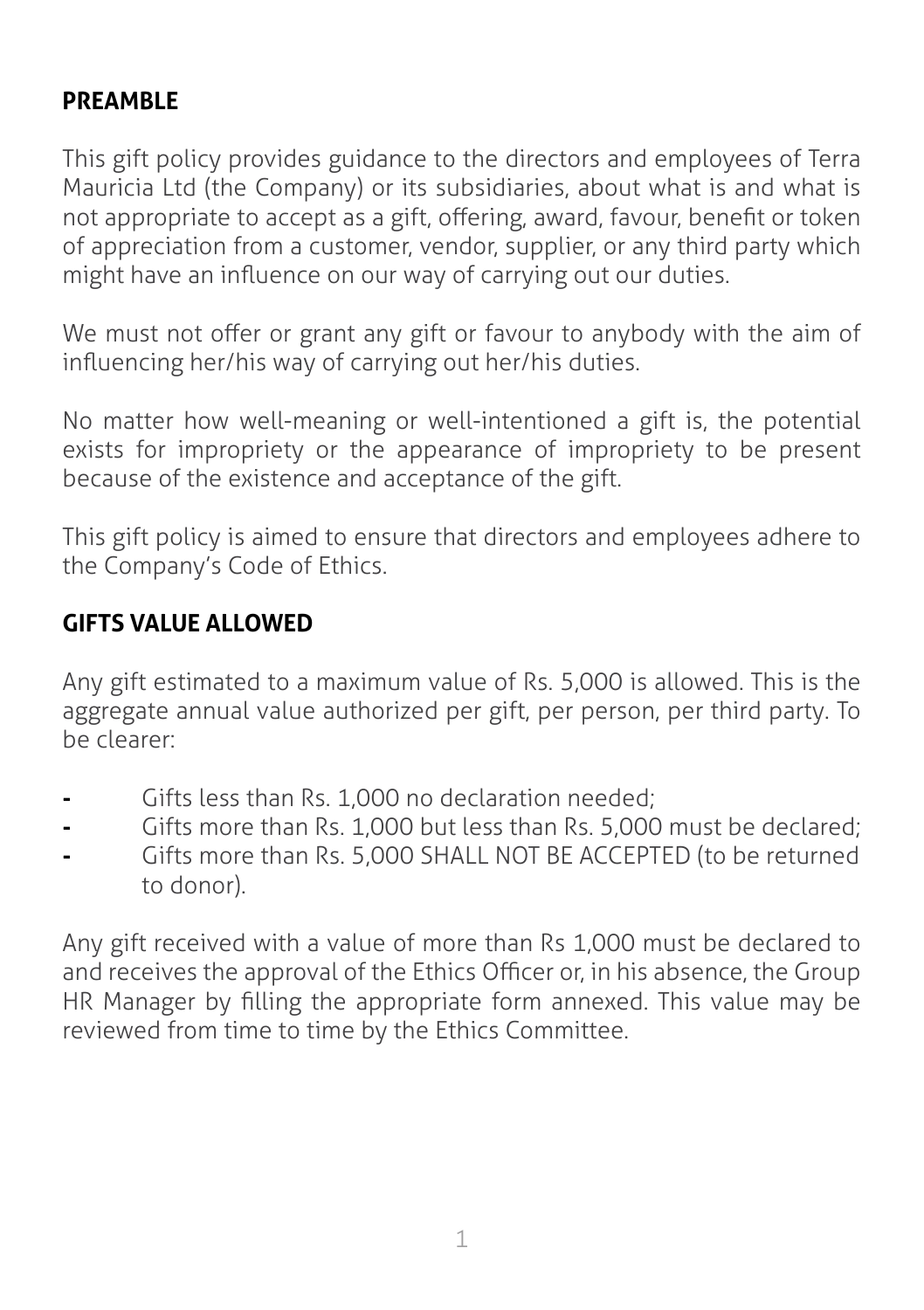### **ATTITUDE TO ADOPT**

Directors and employees are required to professionally inform suppliers, potential suppliers and others of this gift policy, and the reasons why the Company has adopted the policy.

Employees will request suppliers to respect this Company policy. The only place acceptable for gifts deliveries is the reception desk of any cluster, so that the gifts received be declared and then evaluated. If a director or employee receives a gift and:

- **-** It is estimated above the authorized value, the gift should be returned to the sender.
- **-** Has questions about and/or needs clarification on any aspect of this policy, the director or employee should first direct their query to their HR department for employees and to the Chairman of the Ethics Committee for directors. The Ethics Officer can be contacted for additional advice if needed.

See acceptance adherence sheet on Page 3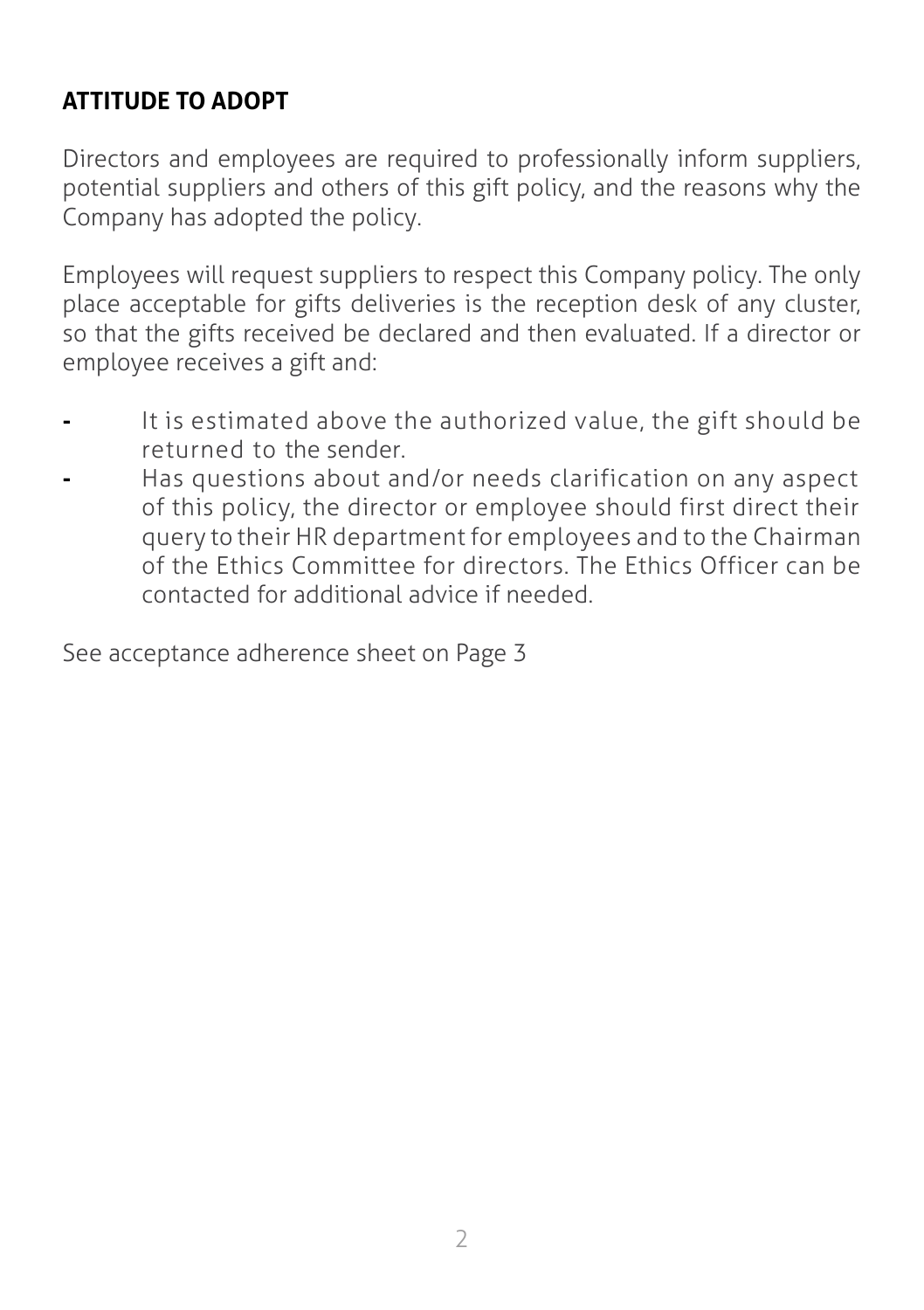## **TERRA MAURICIA LTD**

I, .......................................................... Director/Employee of …………………………………………, hereby confirm to have read and understood the contents of the Company's Gift Policy, and accept to adhere to same and to strictly abide to it.

**NAME:** ..........................……………………………………………………...............................................

**SIGNATURE:** ….............………………………………………………........…..

**DATE:** ………………………………………………

3